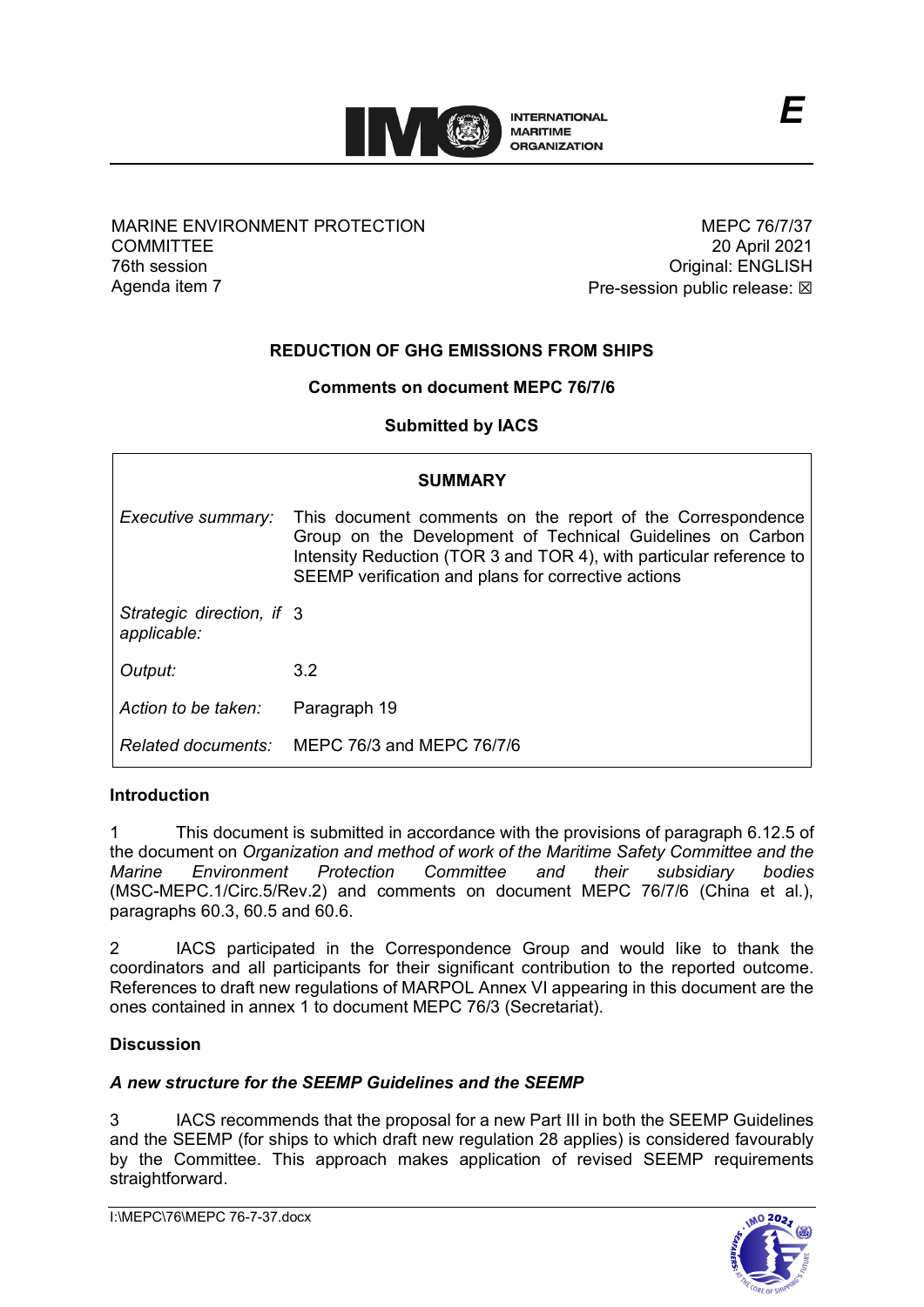#### *Role of the SEEMP*

4 IACS recommends that for ships, to which draft new regulation 28 applies, the Committee decides whether the SEEMP should be:

- .1 a ship specific management plan, but revised to comply with draft new regulation 26.3 and describing how the ship will comply with draft new regulation 28; or
- .2 an auditable company management system for energy efficiency, which addresses how the company will operate its ships to ensure that each complies with the requirements of draft new regulation 28 and manage the risks of underperformance.

5 Should the Committee consider that the SEEMP should serve the purpose described in paragraph 4.2 above, the guidance to companies contained in the proposed SEEMP Part III should evolve to ensure that the SEEMP becomes an auditable management system. This could be achieved by recommending that the SEEMP be updated to apply the provisions of sections 2, 3, 4, 5, 6, 7, 9, 11 and 12 of the ISM Code or the equivalent provisions of another relevant recognized standard (e.g. ISO 50001:2018 – Energy management systems – Requirements with guidance for use).

6 A consequence of this approach is that the SEEMP would also need to become a Company document associated with the Company and ship specific certification (similar to the certification provisions of the ISM Code). However, the draft amendments to MARPOL Annex VI do not provide for such certification. It should be noted that this limitation also applies to proposals for Company/fleet level compliance.

7 Should the Committee consequently consider that the SEEMP should remain as described in paragraph 4.1 above (i.e. a ship specific management plan), then the concrete proposals considered by the Correspondence Group would imply that the verification of the SEEMP would be:

- .1 the means of verifying data submitted to the IMO DCS and the ship's carbon intensity rating;
- .2 the means of verifying performance of the ship between annual verifications of the data submitted to the Administration in accordance with draft new regulations 27 and 28; and
- .3 the means confirming that corrective actions are being implemented (draft new regulation 28.9).

#### *Purpose of verifications*

8 Based on the discussion in the Correspondence Group, IACS understands that the periodic verification audits applicable to all ships, regardless of rating, could serve the following purposes:

.1 identify a SEEMP for which a confirmation of compliance has previously been issued, however which no longer complies with draft new regulation 26.3, and require remedial action (a *non-conformity*);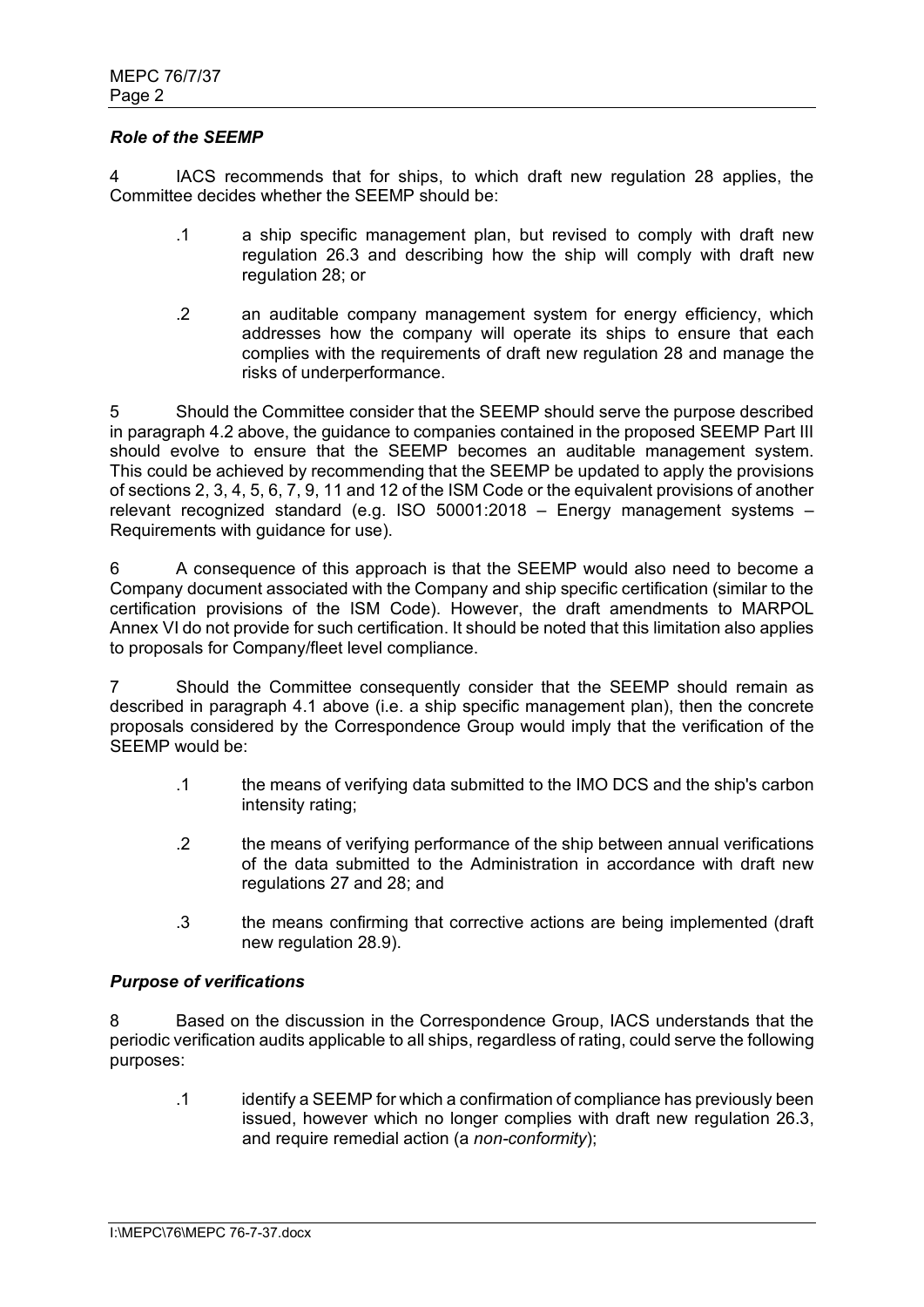- .2 identify objective evidence of misreporting of the data required to be reported to the Administration in accordance with draft new regulation 27 and 28.1, and require remedial action to ensure that the attained annual operational CII is recalculated and reverified and a revised Statement of Compliance is issued (a *major non-conformity*); and
- .3 identify objective evidence that the ship is not being operated in accordance with SEEMP Part III, regardless of its rating. It should be noted that there is no requirement to operate the ship in accordance with the SEEMP required by draft new regulation 26, unless that ship becomes subject to draft new regulations 28.7 to 28.9 (plan for corrective actions). This means that it would constitute an *observation* rather than a non-conformity.

9 IACS understands that additional verification audits applicable to ships rated D for three consecutive years or E in any year could identify objective evidence of non-compliance with draft new regulation 28.9 (a major non-conformity). This could be used as a basis for the Administration requiring additional remedial actions and instigating further additional verifications.

10 However, the current draft amendments to MARPOL Annex VI do not make the issuance of Statement of Compliance related to fuel oil consumption and operational carbon intensity rating subject to the verification of the SEEMP. The issuance of Statement of Compliance is subject to verification of the data submitted by the Company to the Administration in accordance with draft new regulations 27 and 28 only. As such, the verification required by draft new regulation 26.5 (verification of the SEEMP) and the verification of data described in draft new regulation 6.6 have different impacts on ship certification.

11 Making issuance of the Statement of Compliance (or indeed the validity of the IEEC) subject to SEEMP verification, as well as the verification of data submitted to the Administration in accordance with draft new regulations 27, 28 and 6.6, would require modifications to the draft amendments to MARPOL Annex VI.

## *Conduct of SEEMP verification*

12 The Committee is recommended to clarify its intent with respect to the conduct of the verification of the SEEMP required by draft new regulation 26.5. IACS considers that in order to align with the intent to minimize the administrative burden of the verification of the SEEMP:

- .1 an initial verification for the issue of a confirmation of compliance should be a documentary review of the SEEMP to determine compliance with draft new regulation 26.3 and conformity with associated guidelines;
- .2 subsequent verifications of the SEEMP incorporating a plan for corrective actions should be a documentary review, focusing on the credibility of the corrective action plan and conformity with associated guidelines; and
- .3 an annual and additional verifications of the SEEMP should be verifications by attendance at the Company premises, with associated guidance on sampling being necessary for large fleets.

13 The procedure for the verification audits could be based on the *Revised guidelines on the implementation of the International Safety Management (ISM) Code by Administrations* (resolution A.1118(30)), adapted for the purpose of verification of the ship-specific SEEMP or guidance associated with an equivalent International Standard for Environmental Management.